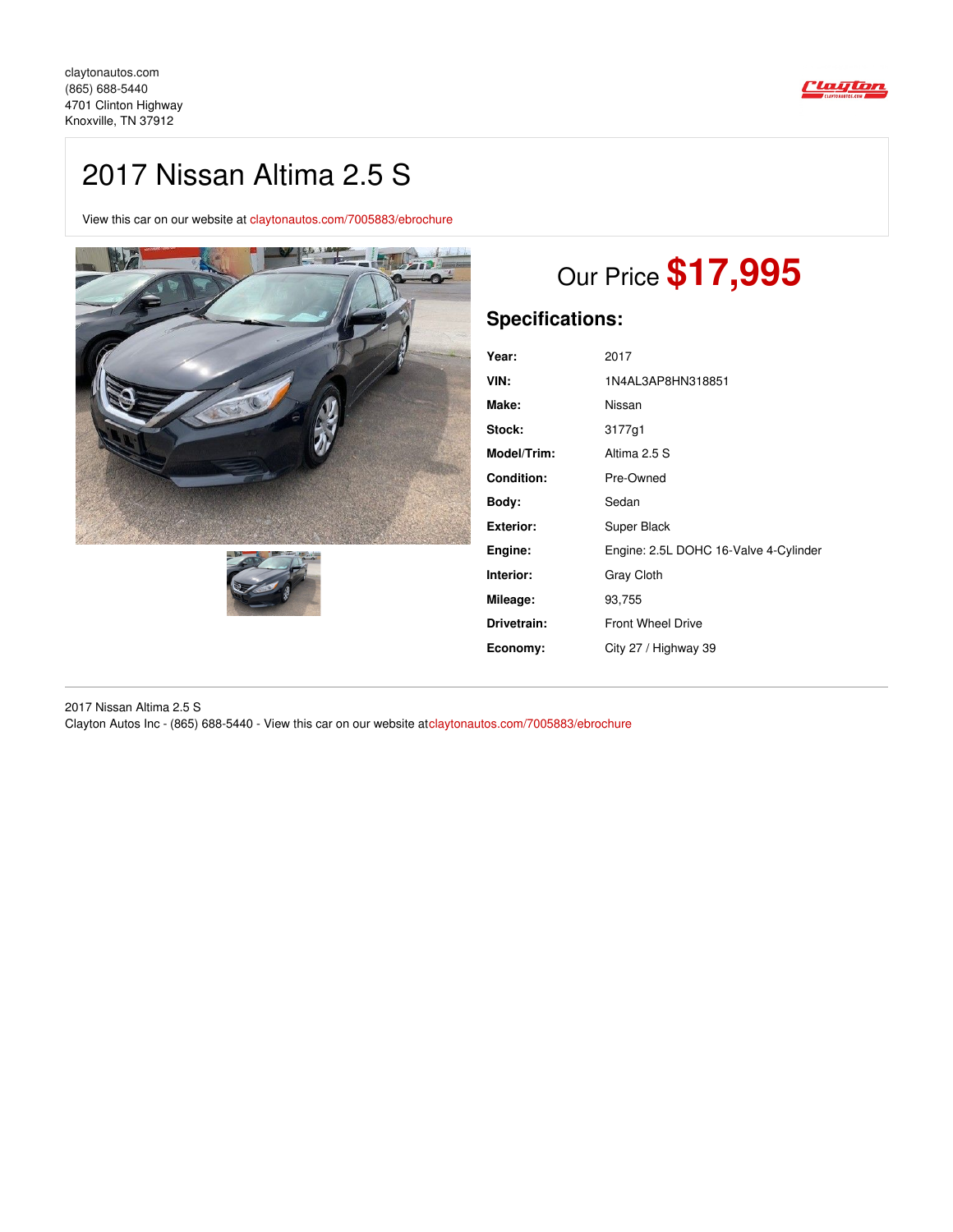

## 2017 Nissan Altima 2.5 S

Clayton Autos Inc - (865) 688-5440 - View this car on our website at[claytonautos.com/7005883/ebrochure](https://claytonautos.com/vehicle/7005883/2017-nissan-altima-2-5-s-knoxville-tn-37912/7005883/ebrochure)

## **Installed Options**

#### **Interior**

- 2 12V DC Power Outlets- 2 Seatback Storage Pockets
- 4-Way Passenger Seat -inc: Manual Recline and Fore/Aft Movement
- 6-Way Driver Seat -inc: Manual Recline, Height Adjustment and Fore/Aft Movement
- 60-40 Folding Bench Front Facing Fold Forward Seatback Rear Seat Air Filtration
- Analog Appearance- Cargo Area Concealed Storage- Cargo Space Lights
- Carpet Floor Trim and Carpet Trunk Lid/Rear Cargo Door Trim Cloth Seat Trim
- Cruise Control w/Steering Wheel Controls- Day-Night Rearview Mirror
- Delayed Accessory Power
- Driver / Passenger And Rear Door Bins and Audio Media Storage
- Driver And Passenger Visor Vanity Mirrors w/Driver And Passenger Illumination
- Driver Foot Rest- Engine Immobilizer- FOB Controls -inc: Cargo Access and Windows
- Fade-To-Off Interior Lighting- Front And Rear Map Lights
- Front Bucket Seats -inc: 6-way manual driver's seat and 4-way manual passenger seat
- Front Center Armrest w/Storage and Rear Center Armrest- Front Cupholder
- Full Carpet Floor Covering- Full Cloth Headliner
- Full Floor Console w/Covered Storage, Mini Overhead Console w/Storage and 2 12V DC Power Outlets
- Gauges -inc: Speedometer, Odometer, Engine Coolant Temp, Tachometer, Trip Odometer and Trip Computer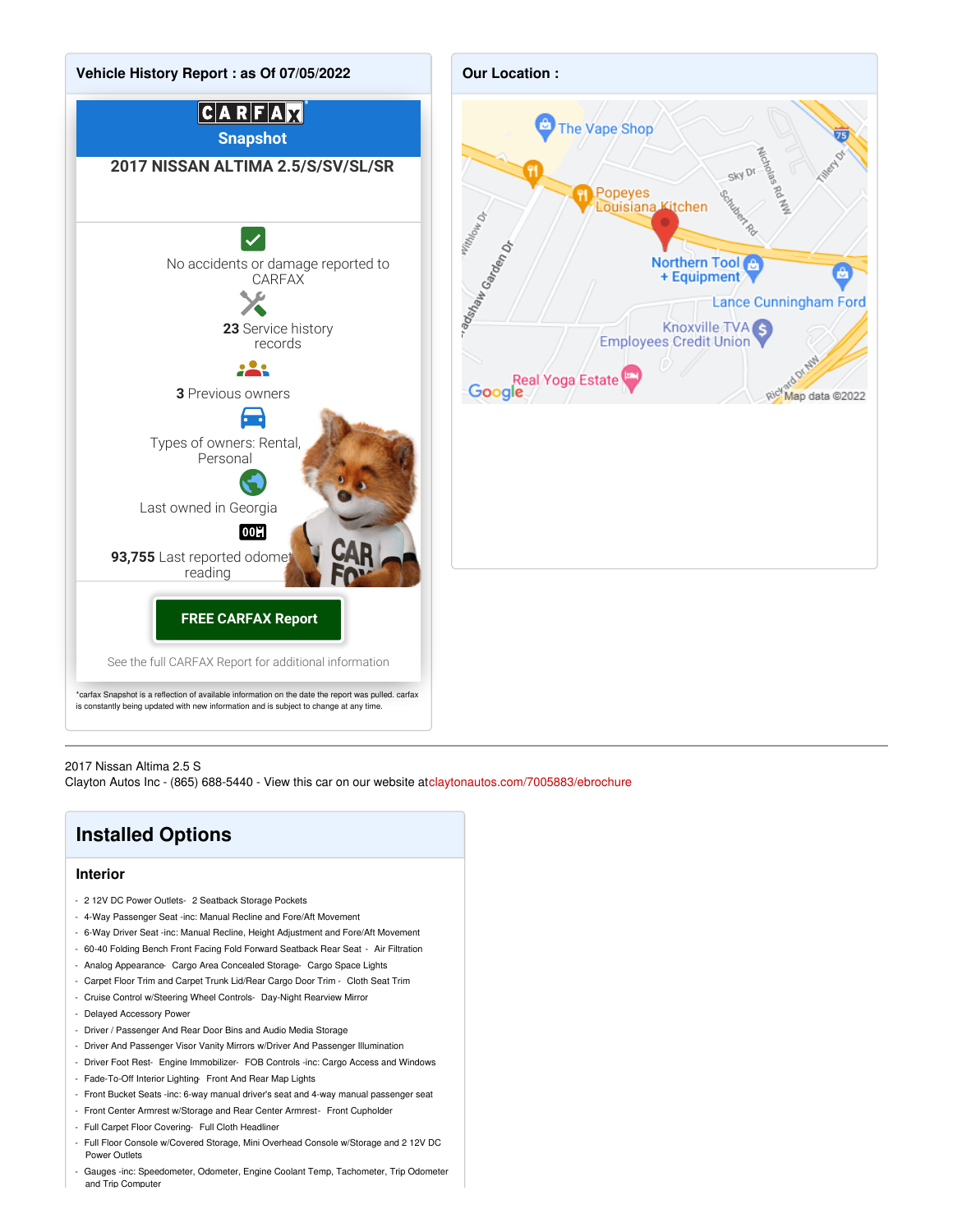- HVAC -inc: Underseat Ducts- Illuminated Locking Glove Box
- Interior Trim -inc: Metal-Look Instrument Panel Insert, Metal-Look Door Panel Insert and Chrome/Metal-Look Interior Accents
- Leatherette Door Trim Insert

and Trip Computer

- Manual Adjustable Front Head Restraints and Fixed Rear Head Restraints
- Manual Air Conditioning- Manual Tilt/Telescoping Steering Column
- Outside Temp Gauge- Perimeter Alarm
- Power 1st Row Windows w/Driver 1-Touch Up/Down
- Power Door Locks w/Autolock Feature- Power Rear Windows
- Proximity Key For Doors And Push Button Start Rear Cupholder
- Remote Keyless Entry w/Integrated Key Transmitter, 2 Door Curb/Courtesy, Illuminated Entry, Illuminated Ignition Switch and Panic Button
- Remote Releases -Inc: Power Cargo Access and Mechanical Fuel
- Seats w/Cloth Back Material- Systems Monitor- Trip Computer
- Urethane Gear Shifter Material- Valet Function

#### **Exterior**

- Auto On/Off Projector Beam Halogen Headlamps w/Delay-Off
- Black Grille w/Chrome Accents- Body-Colored Front Bumper
- Body-Colored Power Side Mirrors- Body-Colored Rear Bumper- Chrome Door Handles
- Chrome Side Windows Trim and Black Front Windshield Trim Clearcoat Paint
- Compact Spare Tire Mounted Inside Under Cargo- Fixed Rear Window w/Defroster
- Front Windshield -inc: Sun Visor Strip- Galvanized Steel/Aluminum Panels
- Light Tinted Glass- Speed Sensitive Variable Intermittent Wipers- Steel Spare Wheel
- Tires: P215/60TR16 AS- Trunk Rear Cargo Access
- Wheels: 16" x 7.0" Steel w/Full Covers

## **Safety**

- 2 12V DC Power Outlets- 2 Seatback Storage Pockets
- 4-Way Passenger Seat -inc: Manual Recline and Fore/Aft Movement
- 6-Way Driver Seat -inc: Manual Recline, Height Adjustment and Fore/Aft Movement
- 60-40 Folding Bench Front Facing Fold Forward Seatback Rear Seat Air Filtration
- Analog Appearance- Cargo Area Concealed Storage- Cargo Space Lights
- Carpet Floor Trim and Carpet Trunk Lid/Rear Cargo Door Trim Cloth Seat Trim
- Cruise Control w/Steering Wheel Controls- Day-Night Rearview Mirror
- Delayed Accessory Power
- Driver / Passenger And Rear Door Bins and Audio Media Storage
- Driver And Passenger Visor Vanity Mirrors w/Driver And Passenger Illumination
- Driver Foot Rest- Engine Immobilizer- FOB Controls -inc: Cargo Access and Windows
- Fade-To-Off Interior Lighting- Front And Rear Map Lights
- Front Bucket Seats -inc: 6-way manual driver's seat and 4-way manual passenger seat
- Front Center Armrest w/Storage and Rear Center Armrest- Front Cupholder
- Full Carpet Floor Covering- Full Cloth Headliner
- Full Floor Console w/Covered Storage, Mini Overhead Console w/Storage and 2 12V DC Power Outlets
- Gauges -inc: Speedometer, Odometer, Engine Coolant Temp, Tachometer, Trip Odometer and Trip Computer
- HVAC -inc: Underseat Ducts- Illuminated Locking Glove Box
- Interior Trim -inc: Metal-Look Instrument Panel Insert, Metal-Look Door Panel Insert and Chrome/Metal-Look Interior Accents
- Leatherette Door Trim Insert
- Manual Adjustable Front Head Restraints and Fixed Rear Head Restraints
- Manual Air Conditioning- Manual Tilt/Telescoping Steering Column
- Outside Temp Gauge- Perimeter Alarm
- Power 1st Row Windows w/Driver 1-Touch Up/Down
- Power Door Locks w/Autolock Feature- Power Rear Windows
- Proximity Key For Doors And Push Button Start Rear Cupholder
- Remote Keyless Entry w/Integrated Key Transmitter, 2 Door Curb/Courtesy, Illuminated Entry, Illuminated Ignition Switch and Panic Button
- Remote Releases -Inc: Power Cargo Access and Mechanical Fuel
- Seats w/Cloth Back Material- Systems Monitor- Trip Computer
- Urethane Gear Shifter Material- Valet Function

### **Mechanical**

- 110 Amp Alternator- 18 Gal. Fuel Tank
- 4-Wheel Disc Brakes w/4-Wheel ABS, Front Vented Discs, Brake Assist and Hill Hold Control
- 4.83 Axle Ratio- 550CCA Maintenance-Free Battery w/Run Down Protection
- Electro-Hydraulic Power Assist Speed-Sensing Steering
- Engine: 2.5L DOHC 16-Valve 4-Cylinder- Front And Rear Anti-Roll Bars
- Front-Wheel Drive- Gas-Pressurized Shock Absorbers